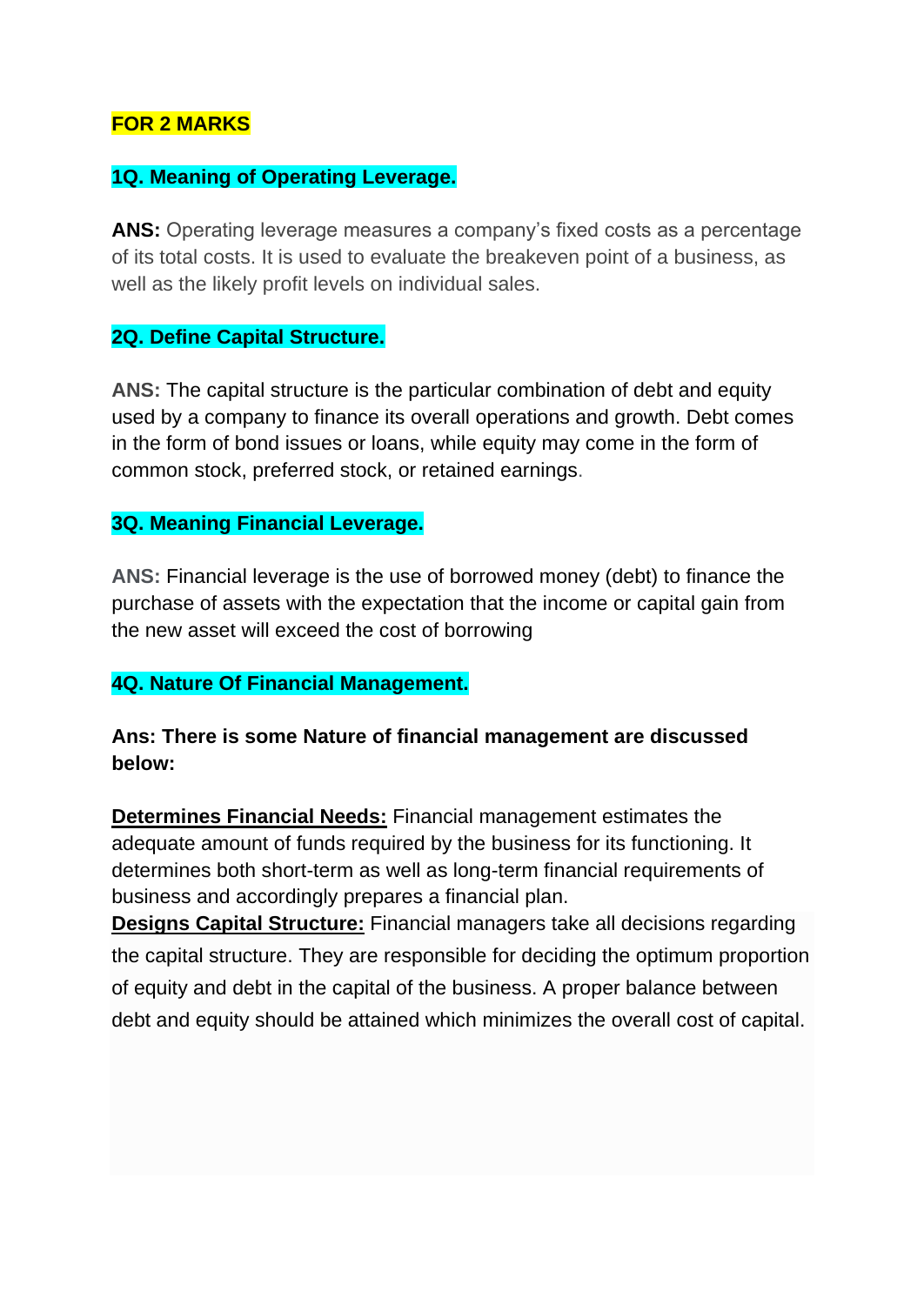## **5Q. Objective of financial management.**

**Ans:** The objectives of financial management are given below:

## **1. [Profit maximization](http://en.wikipedia.org/wiki/Profit_maximization)**

The main aim of any kind of economic activity is earning profit. A business concern is also functioning mainly for the purpose of earning profit.

The finance manager tries to earn maximum profits for the company in the short-term and the long-term. He cannot guarantee profits in the long term because of business uncertainties. However, a company can earn maximum profits even in the long-term, if:

- The Finance manager takes proper financial decisions
- He uses the finance of the company properly

## **2. [Wealth](http://en.wikipedia.org/wiki/Wealth) maximization**

Wealth maximization is also the main objective of financial management. Wealth maximization means to earn maximum wealth for the shareholders.

### **6Q. Meaning of Capital Budgeting.**

**Ans:** Capital budgeting is the process of making investment decisions in long term assets. It is the process of deciding whether or not to invest in a particular project as all the investment possibilities may not be rewarding.

# **7Q. Define Break-Even Point.**

**Ans:** When a company reaches a break-even point, its total sales equal to its total expenses. This means that they bring in the same amount of money they need to cover all of their expenses and run their business. When they breakeven, their business does not profit. But, it also does not have a loss.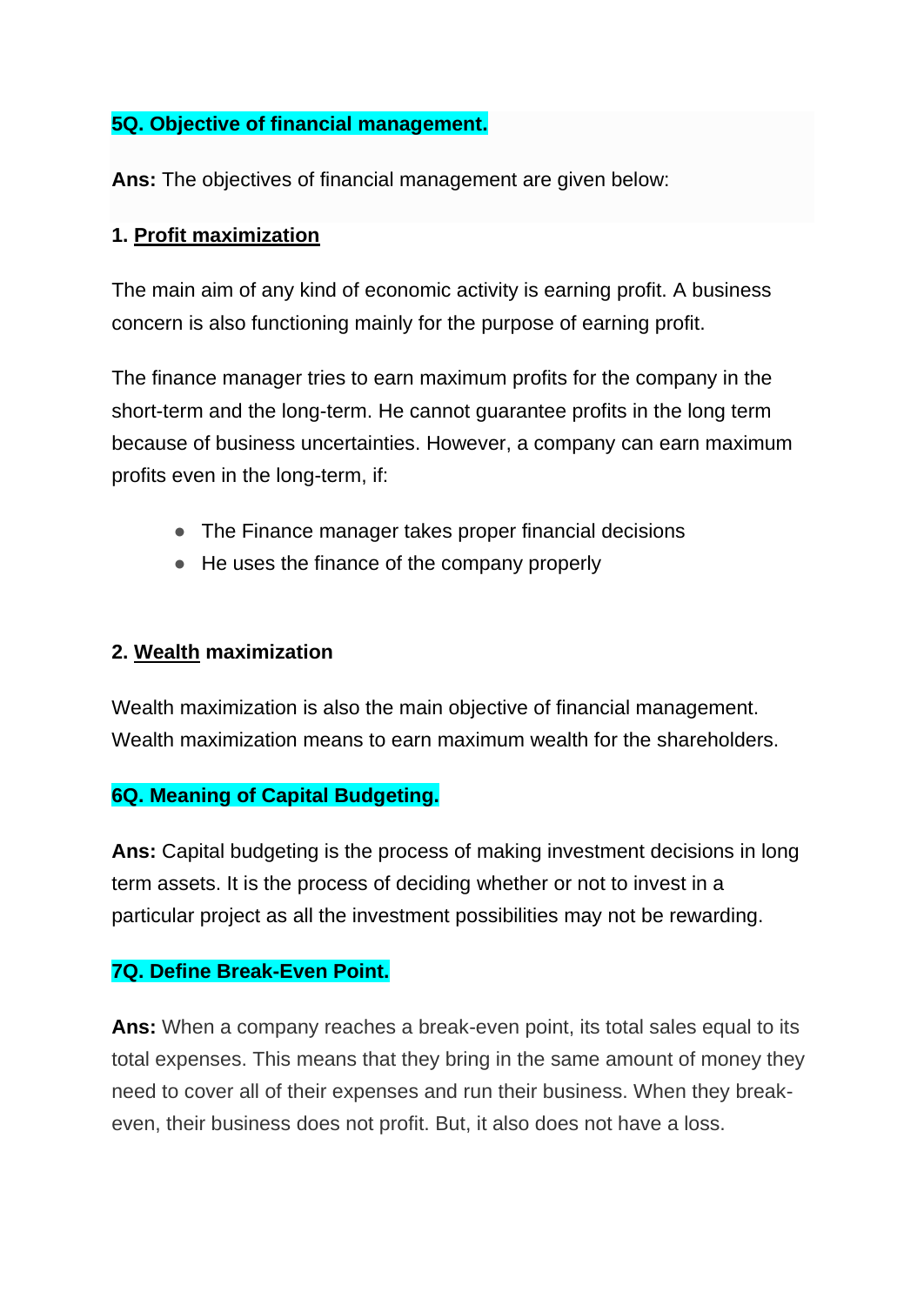#### **8Q. What is the cost of Capital ?**

**Ans:** Cost of capital is the minimum rate of return that a business must earn before generating value. Before a business can turn a profit, it must at least generate sufficient income to cover the cost of the capital it uses to fund its operations. This consists of both the cost of debt and the cost of equity used for financing a business.

#### **9Q. What is the meaning of the accounting rate of return ?**

**Ans:** Accounting Rate of Return (ARR) is the percentage rate of return that is expected from an investment or asset compared to the initial cost of investment. Typically, ARR is used to make capital budgeting decisions. For example, if your business needs to decide whether to continue with a particular investment, whether it's a project or an acquisition, an ARR calculation can help to determine whether going ahead is the right move.

#### **The Accounting Rate of Return formula is as follows:**

 $\bullet$  ARR = average annual profit / average investment

## **10Q. What do you mean by financial planning ?**

**Ans:** Financial planning is an important part of financial management. It is the process of determining the objectives; policies, procedures, programmes and budgets to deal with the financial activities of an enterprise. Financial planning reflects the needs of the business and is integrated with the overall business planning. Proper financial planning is necessary to enable the business enterprise to have the right amount of capital to continue its operations efficiently.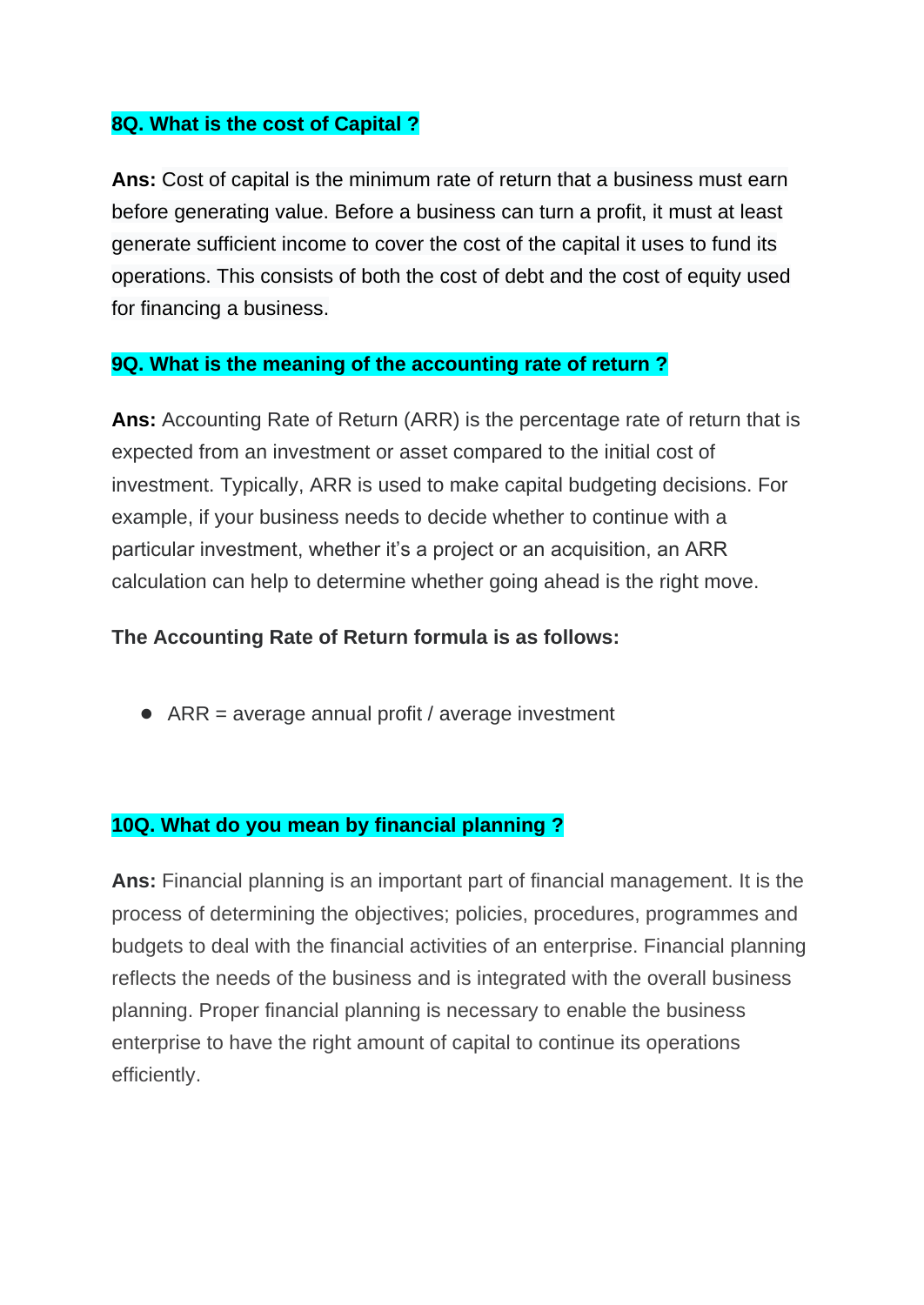#### **11Q. How is the average collection period computed ?**

**Ans :** The average collection period is calculated by dividing the average Debtors balance by Average Credit Sale of the particular periods

Average collection periods are most important for companies on receivables for their cash flows.

### **12Q. What is Stock Dividend ?**

**Ans :** A stock dividend, a method used by companies to distribute wealth to shareholders, is a dividend payment made in the form of shares rather than cash. Stock dividends are primarily issued when the company is low on liquid cash on hand.

### **13Q. State the objective of Wealth maximization .**

### **Or What is the wealth or value maximisation goal of a Corporate entity?**

**Ans :** It is a prescriptive idea . The objective is not descriptive of what the firms actually do. The objective of wealth maximisation is not necessarily socially desirable .

### **Follow BLG Page no 18 , Q.no - 5**

### **14Q. State the meaning of "Risk" in financial management.**

**Ans:** Risk is defined in financial terms as the chance that an outcome or investment's actual gains will differ from an expected outcome or return. Risk includes the possibility of losing some or all of an original investment.

**15Q. State the use of credit policy in the context of working capital.**

**Ans: Follow GBD page no- 187 Q.no - 2(c)**

**16Q. State The meaning of accounting rate of return.**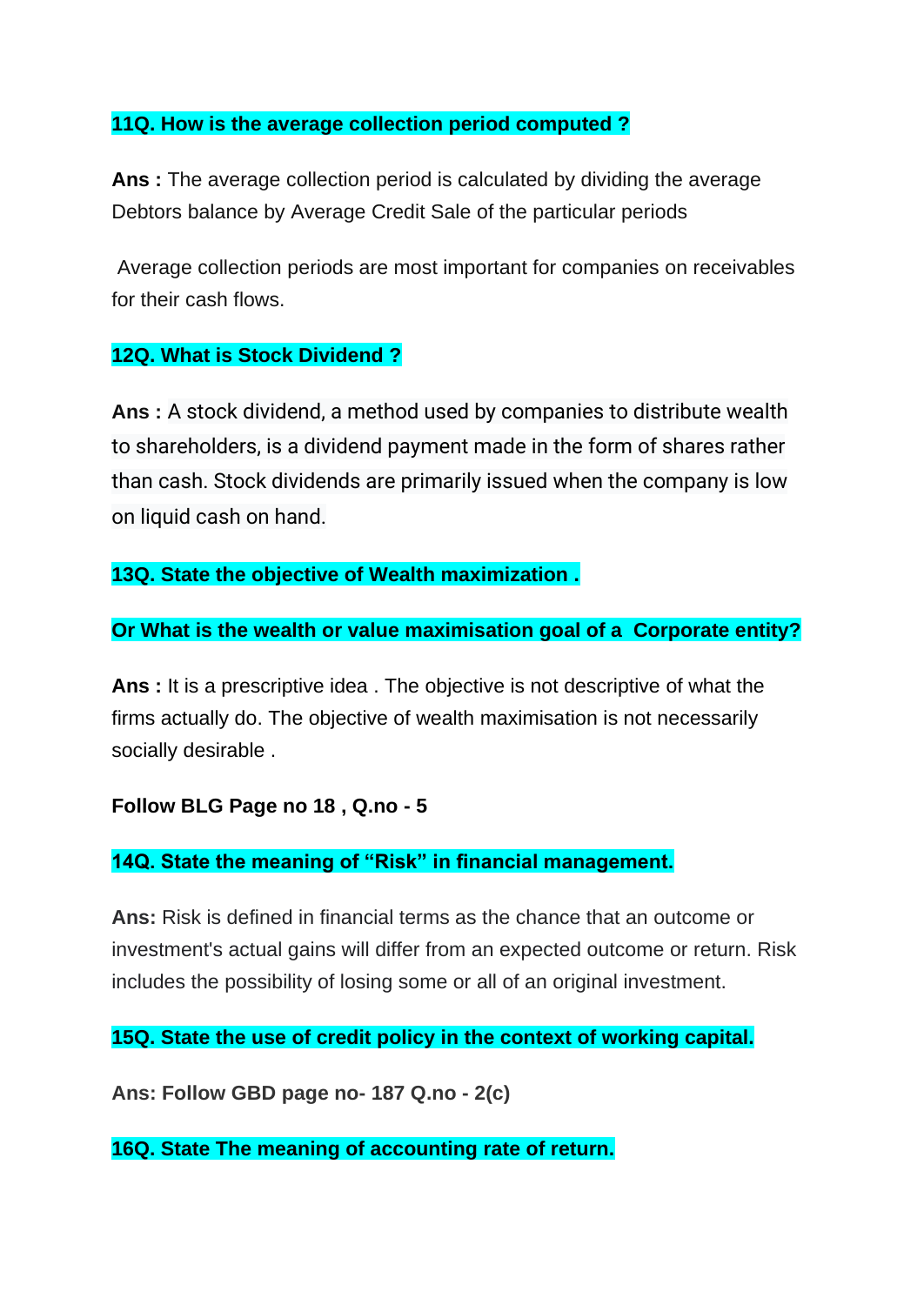**Ans:** Accounting Rate of Return (ARR), also popularly known as the average rate of return measures the expected profitability from any capital investment. ARR indicates the profitability from investments using simple estimates which helps in evaluating capital projects.

### **17Q. State the meaning of EPS.**

**Ans:** Earnings Per Share, or EPS, is calculated by dividing profit available for distribution to common equity shareholders by the number of common equity shares outstanding. In other words, EPS shows how much profit per share has been generated by a company in a particular financial year. EPS is also a reflection of the financial performance of a company.

# **FOR 5 MARKS**

## **1Q. Discuss five leading determinants of working capital of a firm.**

**Ans:** There are some of the leading determinants of working capitals are discuss below :

### **1. Nature of business:**

It is an important factor for determining the amount of working capital needed by various companies. The trading or manufacturing concerns will require more amount of working capital along-with their fixed investment of stock, raw materials and finished products.

### **2. Volume of business:**

Generally, the size of the company has a direct relation with the working capital needs. Big concerns have to keep higher working capital for investment in current assets and for paying current liabilities.

# **3. Use of Manual Labour or Mechanisation:**

In labour intensive industries, larger working capital will be required than in the highly mechanized ones.

# **4. large stocks of raw materials for finished goods:**

The manufacturing concerns generally have to carry stocks of raw materials and other stores and also finished goods. The larger the stocks (whether of raw materials or finished goods) more will be the needs of working capital.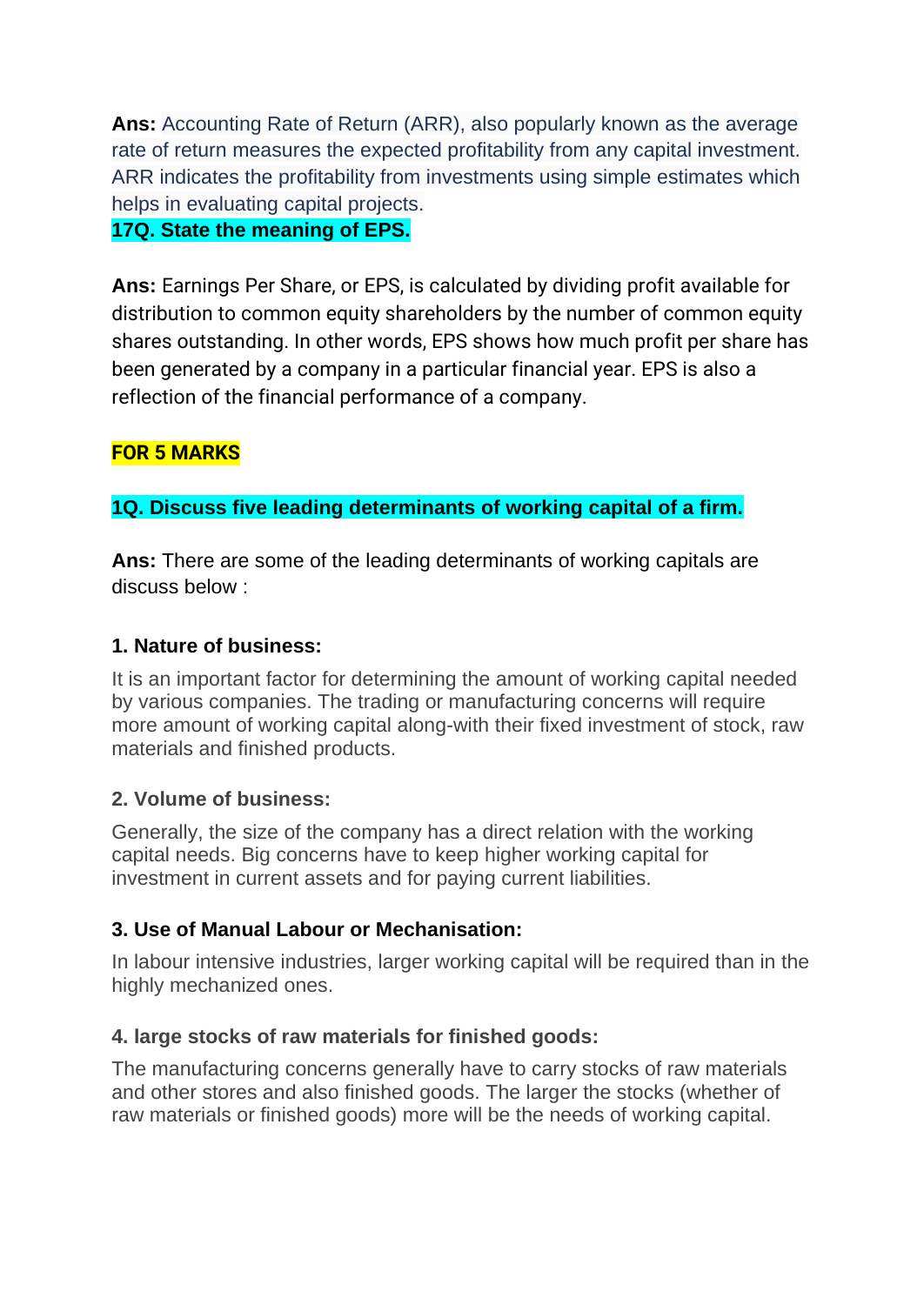## **5. Seasonal Variations:**

There are some industries which either produce goods or make sales only seasonally. For example, the sugar industry produces practically all the sugar between December and April and the woollen textile industry makes its sales generally during winter.

In both these cases the needs of working capital will be very large, during few months {i.e., season). The working capital requirements will gradually decrease as and when the sales are made.

# **2Q. Mention the different types of financial decisions and examine their mutual relationship.**

**Ans:** There are four main financial decisions-

- **1. Investment decision ,**
- **2. Financing decision ,**
- **3. Dividend decision and**

### **4. Working Capital Management Decision**

In order to accomplish the goal of the firm , to maximize shareholder's (owner's) wealth.

# **1. Investment decision:**

The process of planning and managing a firm's long-term investments is called capital budgeting. In capital budgeting, the financial manager tries to identify profitable investment opportunities, i.e., assets for which value of the cash flow generated by asset exceeds the cost of that asset. Evaluating the size, timing, and risk of future cash flows (both cash inflows & outflows) is the essence of capital budgeting.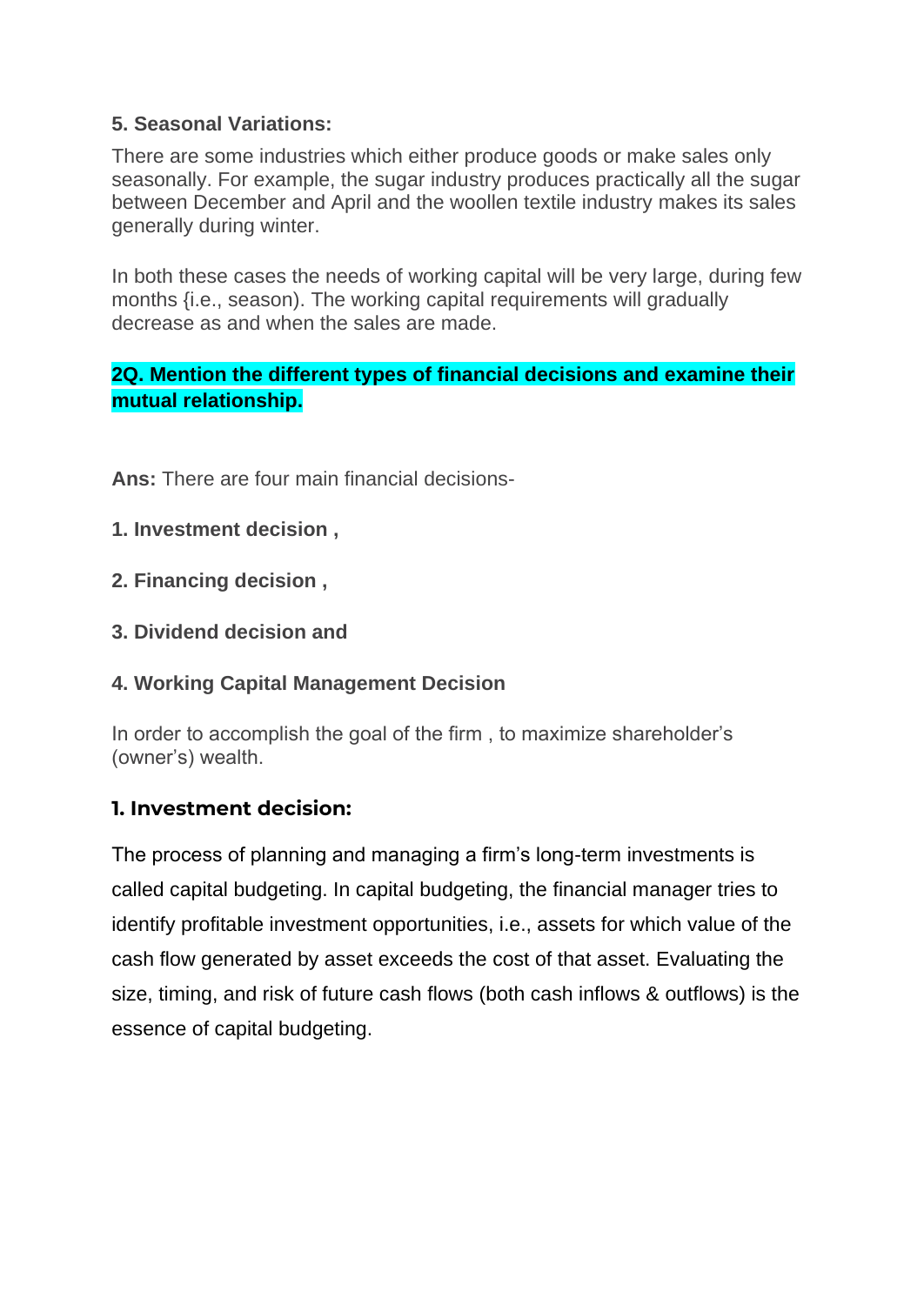# **2. Financing decision**

A firm's capital structure or financing decision is concerned with obtain-ing funds to meet firm's long term investment requirements. It refers to the specific mixture of long-term debt and equity, which the firm uses to finance its assets. The finance manager has to decide exactly how much funds to raise, from which sources to raise and when to raise.

## **3. Dividend decision**

Dividend decision involves two issues-whether to distribute dividends and how much of profits to distribute as dividends. A finance manager has to decide what percentage of after tax profit is to be retained in the business to meet future investment requirements and what proportion has to be distributed as dividend among shareholders. Proportion of profits distributed as dividend is called dividend pay-out ratio and the proportion of profits retained in the business is retention ratio.

### **4. Working Capital Management Decision**

Working capital management is concerned with management of a firm's shortterm or current assets, such as inventory, cash, receivables and short-term or current liabilities, such as creditors, bills payable. Assets and Liabilities which mature within the operating cycle of business or within one year are termed as current assets and current liabilities respectively.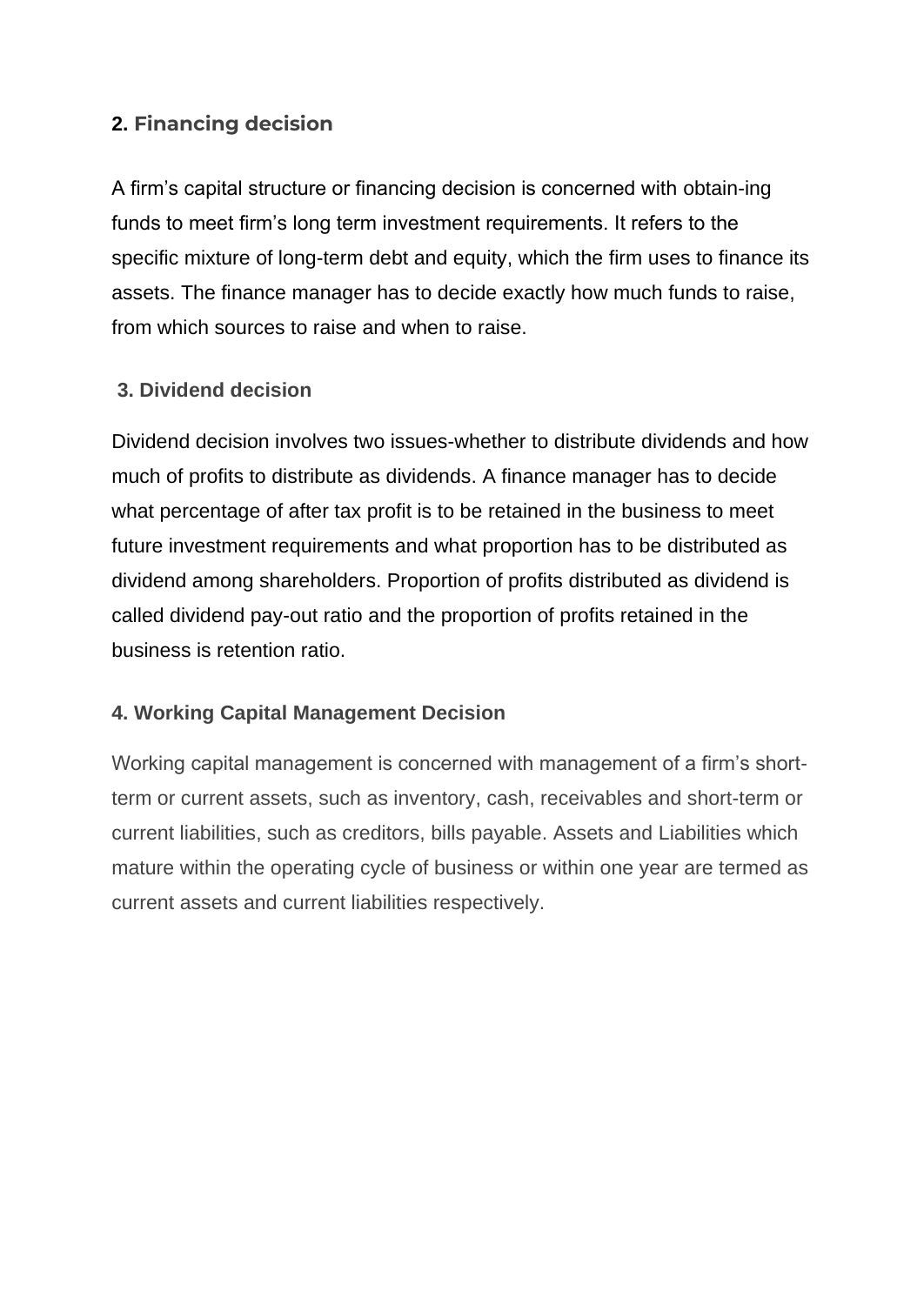# **FOR 10 MARKS**

### **1Q. What are the Factors Determining the Capital Structure?**

#### **Ans: Factors Determining Capital Structure**

- 1. **Trading on Equity-** The word "equity" denotes the ownership of the company. Trading on equity means taking advantage of equity share capital. It refers to additional profits that equity shareholders earn.
- 2. **Degree of control-** In a company, it is the directors who are called representatives of equity shareholders. These members have got maximum voting rights in concern as compared to the preference shareholders and debenture holders.
- 3. **Flexibility of financial plan-** In an enterprise, the capital structure should be such that there is both contractions as well as relaxation in plans. Debentures and loans can be refunded back as the time requires. While equity capital cannot be refunded at any point which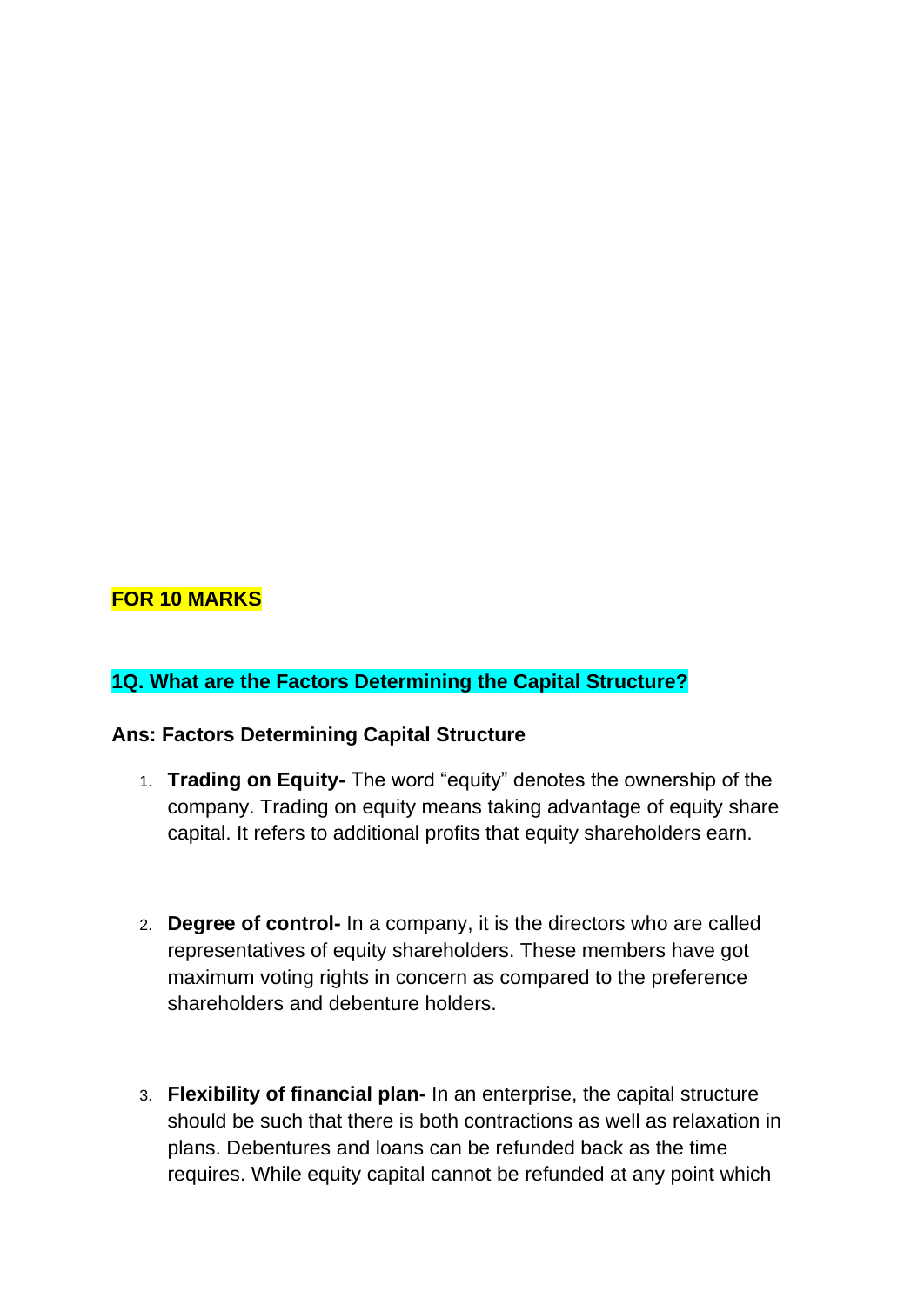provides rigidity to plans. Therefore, in order to make the capital structure possible, the company should go for issue of debentures and other loans.

- 4. **Choice of investors-** The company's policy generally is to have different categories of investors for securities. Therefore, a capital structure should give enough choice to all kind of investors to invest. Bold and adventurous investors generally go for equity shares and loans and debentures are generally raised keeping into mind conscious investors.
- 5. **Capital market condition-** In the lifetime of the company, the market price of the shares has got an important influence. During the depression period, the company's capital structure generally consists of debentures and loans. While in period of boons and inflation, the company's capital should consist of share capital, generally equity shares.
- 6. **Period of financing-** When a company wants to raise finance for a short period, it goes for loans from banks and other institutions; while for a long period it goes for issue of shares and debentures.
- 7. **Cost of financing-** In a capital structure, the company has to look to the factor of cost when securities are raised. It is seen that debentures at the time of profit earning of a company prove to be a cheaper source of finance as compared to equity shares where equity shareholders demand an extra share in profits.
- 8. **Stability of sales-** An established business which has a growing market and high sales turnover, the company is in position to meet fixed commitments. Interest on debentures has to be paid regardless of profit. Therefore, when sales are high, thereby the profits are high and company is in better position to meet such fixed commitments like interest on debentures and dividends on preference shares. If company is having unstable sales, then the company is not in position to meet fixed obligations. So, equity capital proves to be safe in such cases.
- 9. **Sizes of a company-** Small size business firms capital structure generally consists of loans from banks and retained profits. While on the other hand, big companies having goodwill, stability and an established profit can easily go for issuance of shares and debentures as well as loans and borrowings from financial institutions. The bigger the size, the wider is total capitalization.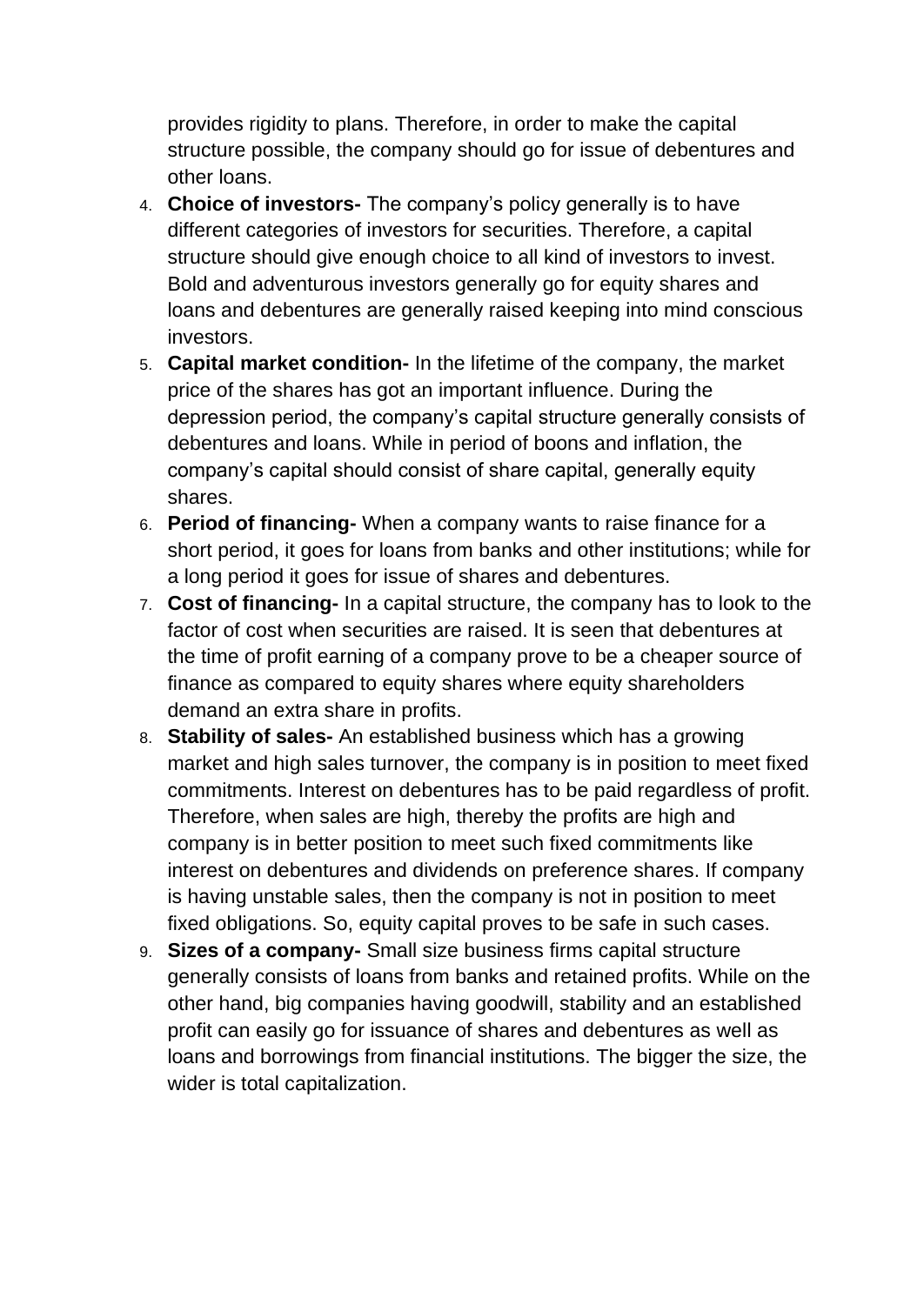## **2Q. What is Over Capitalisation? Discuss the Consequences of Over Capitalisation And Suggest remedies for overcapitalization.**

**Ans:** Overcapitalization occurs when a company has issued more in debt and equity than its assets are worth. If this is the case, the market value of the company is less than the total capitalized value of the company.

An overcapitalized company might be paying more in interest and dividend payments than it can sustain in the long term.

### **Some Of the Consequences of over Capitalisation:**

#### **A. Effects on company:**

**(i) Destroys the goodwill and credit worthiness:**

Over- capitalisation marked by low earning capacity destroys the reputation and goodwill of the company with deterrent effect on its prospects of business.

### **(ii) Difficulty in raising additional funds:**

It causes decline in share values which brings down the credit- standing and financial reputation of the company. Thus, it finds difficulty in mobilising additional funds.

#### **B. Effects on consumers:**

Over-capitalisation is unfair to the consumers also. Over-capitalised companies desirous of increasing their earnings would unjustifiably raise the price of their products and ignore or lower the quality of the goods.

### **C. Effects on Society:**

(i) An over-capitalised company increases prices and reduces the quality of goods. Thus, the public is a loser both as regards price and quality.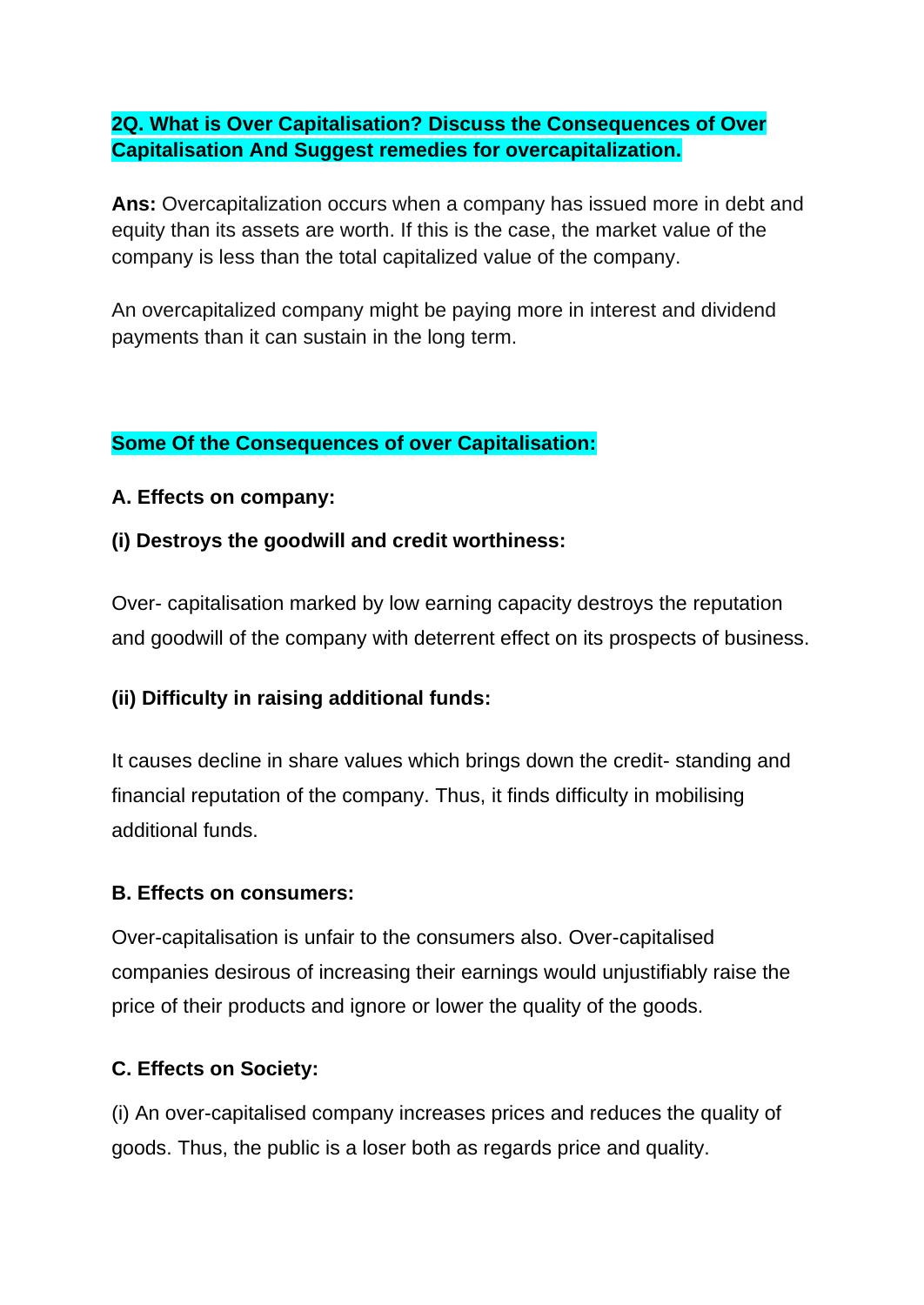(ii) An over--capitalised company may try to increase its profits by reducing wages of workers. This may spoil industrial relations.

# **Some of the remedies of Over capitalisation Are discuss below:**

### **1. To have Efficient Management:**

Management should try to become more efficient and try to curb excess expenditure. Earning capacity should be improved and care must be taken to spend every single rupee in the most profitable and economic manner.

### **2. Redemption of Preference Shares:**

Preference shares carrying a high rate of dividend should be redeemed out of retained earnings in order to raise the share of equity shareholders.

### **3. Reduction of Funded Debts:**

Debentures, public deposits and loans taken at higher rates of interest should be prepaid out of accumulated profits or out of fresh borrowings at lower rates of interest, if there are no accumulated profits.

# **4. Reorganisation of Equity Share Capital:**

The face value or the number of equity shares may be reduced in order to rectify over-capitalisation. Sometimes, shareholders may oppose this proposal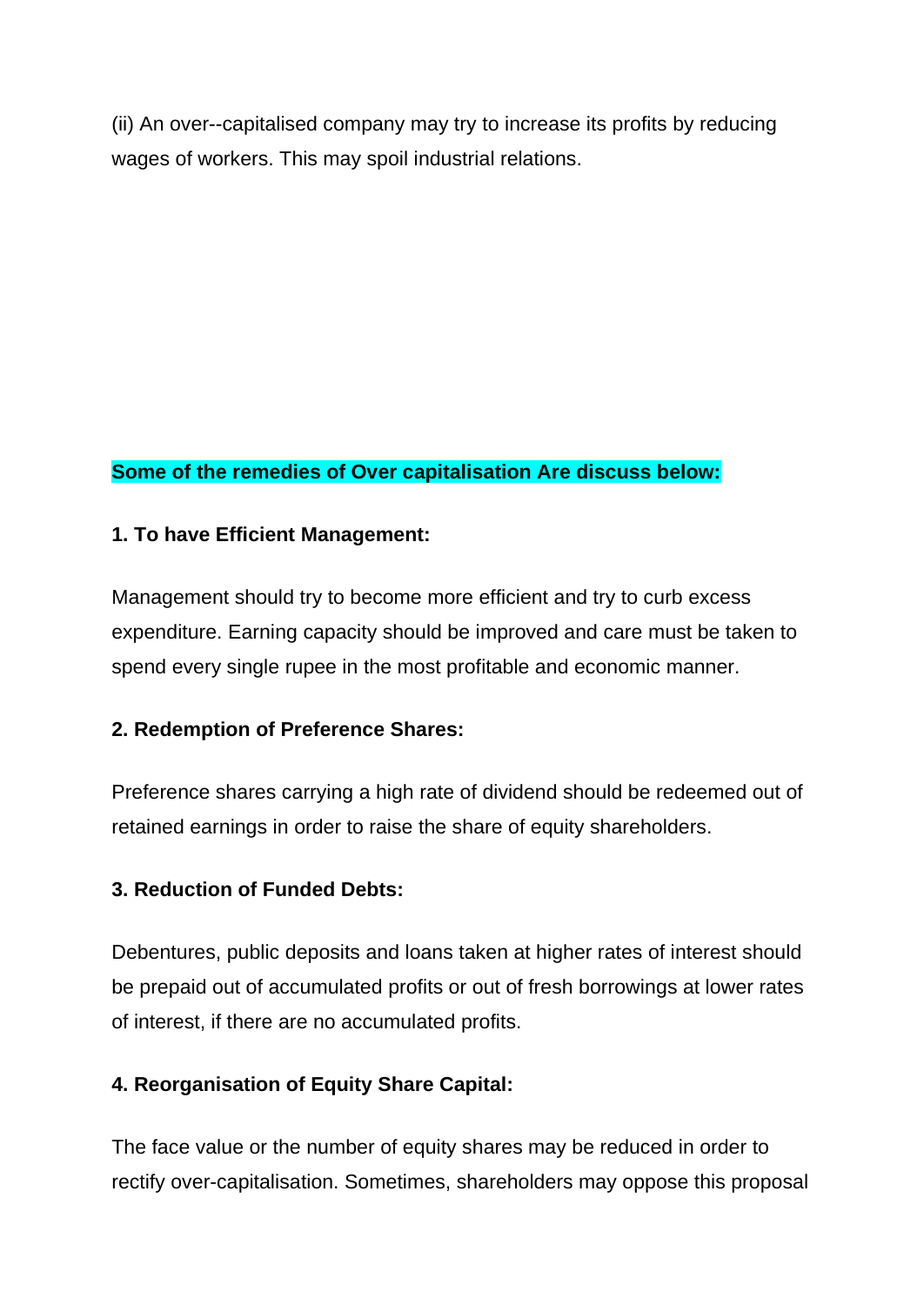but actually their proportionate interest in the equity is not reduced. The amount available due to reorganisation of share capital is utilised for writing off the fictitious assets and other overvalued assets.

## **3Q. What is Under Capitalisation ? Discuss the Consequences of under Capitalisation And Suggest remedies for under Capitalisation.**

**Ans:** Under-capitalisation is just the reverse of over-capitalisation. Properly speaking, an enterprise is said to be under-capitalised when its actual capitalisation is lower than the proper capitalisation. In case of undercapitalisation, the rate of dividend and the market value of shares are fairly higher than the market value of shares of similar enterprises.

### **Some of the Consequences of under Capitalisation Are discuss below:**

1. Higher dividends on shares, not related to corporate growth.

- 2. Rise in share prices.
- 3. Growing intensity of competition due to the emergence of new rivals.
- 4. Liberal provision for depreciation.

5. Worker demand for higher wages and compensation (either directly or through their organisations).

6. Consumer demand for lower prices.

**Some of the Remedies of Under Capitalisation Are discuss below:**

**1. Splitting up of shares:**